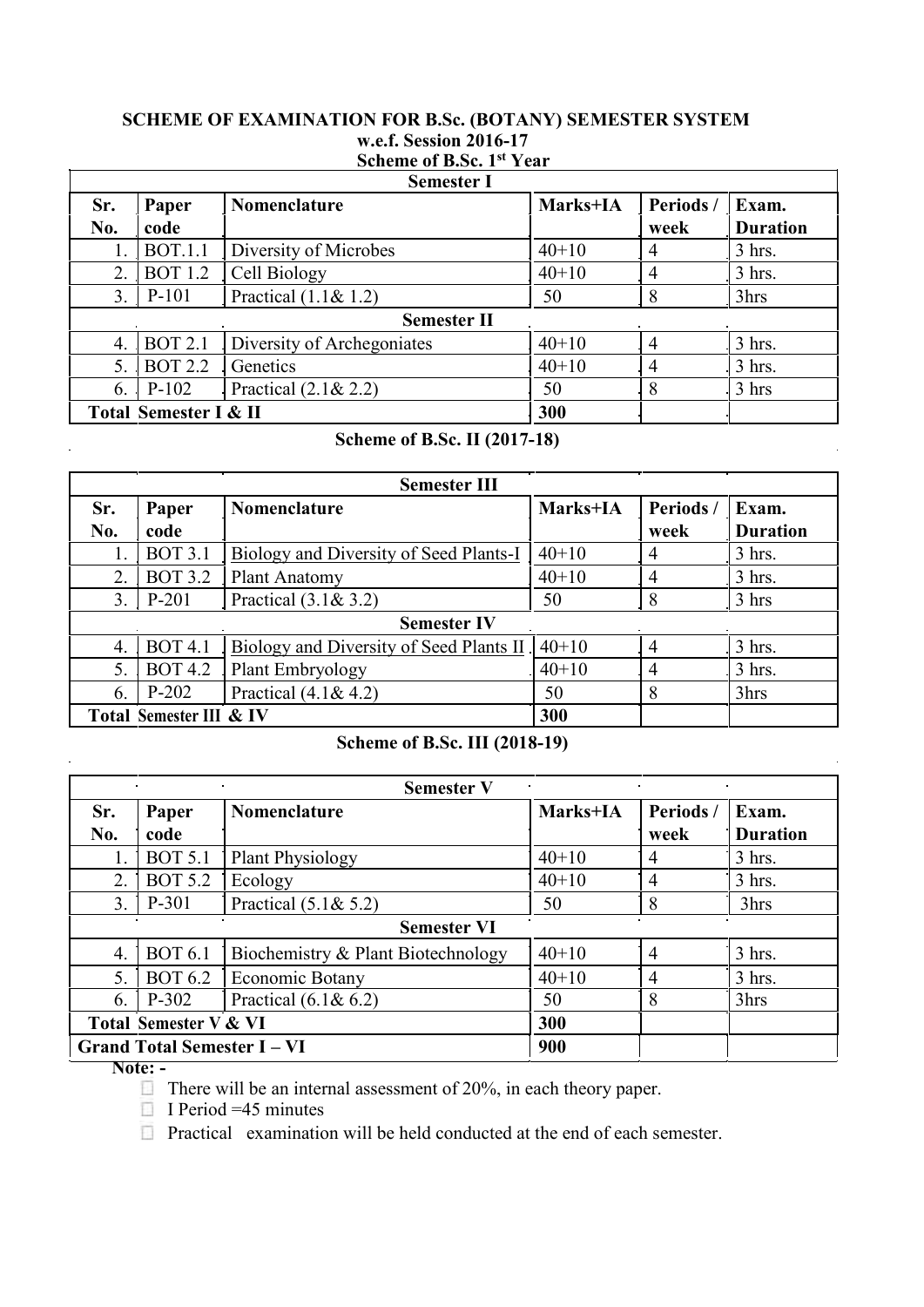# **SEMESTER-I**

# **PAPER CODE: BOT. 1.1**

# **PAPER –I DIVERSITY OF MICROBES**

**Internal Assessment-10 Max. Marks – 40 Time- 3 Hours**

**Note: Attempt five questions in all, selecting one question from each unit. Question No. 1 is compulsory (short answer type). Nine questions are to be set spread over the entire syllabus. All questions carry equal marks.**

#### **UNIT-I**

**Bacteria:** Structure, nutrition, reproduction and economic

importance **Cyanobacteria**: General characters; life-history of

*Nostoc*

**Algae:** General characters, classification (upto classes) and economic importance; General account of algal blooms

#### **UNIT II**

Important features and life-history (excluding development) of *Volvox*, *Oedogonium* (Chlorophyceae), *Vaucheria* (Xanthophyceae), *Ectocarpus* (Phaeophyceae) and *Polysiphonia* (Rhodophyceae)

#### **UNIT-III**

**Viruses:** General account of Viruses including structure of TMV and Bacteriophages **Fungi:** General characters, classification (upto classes) and economic importance; General account of Lichens

#### **UNIT- IV**

Important features and life-history of *Phytophthora* (Mastigomycotina), *Mucor* (Zygomycotina), *Penicillium* (Ascomycotina), *Puccinia*, *Agaricus* (Basidiomycotina), *Colletotrichum* (Deuteromycotina)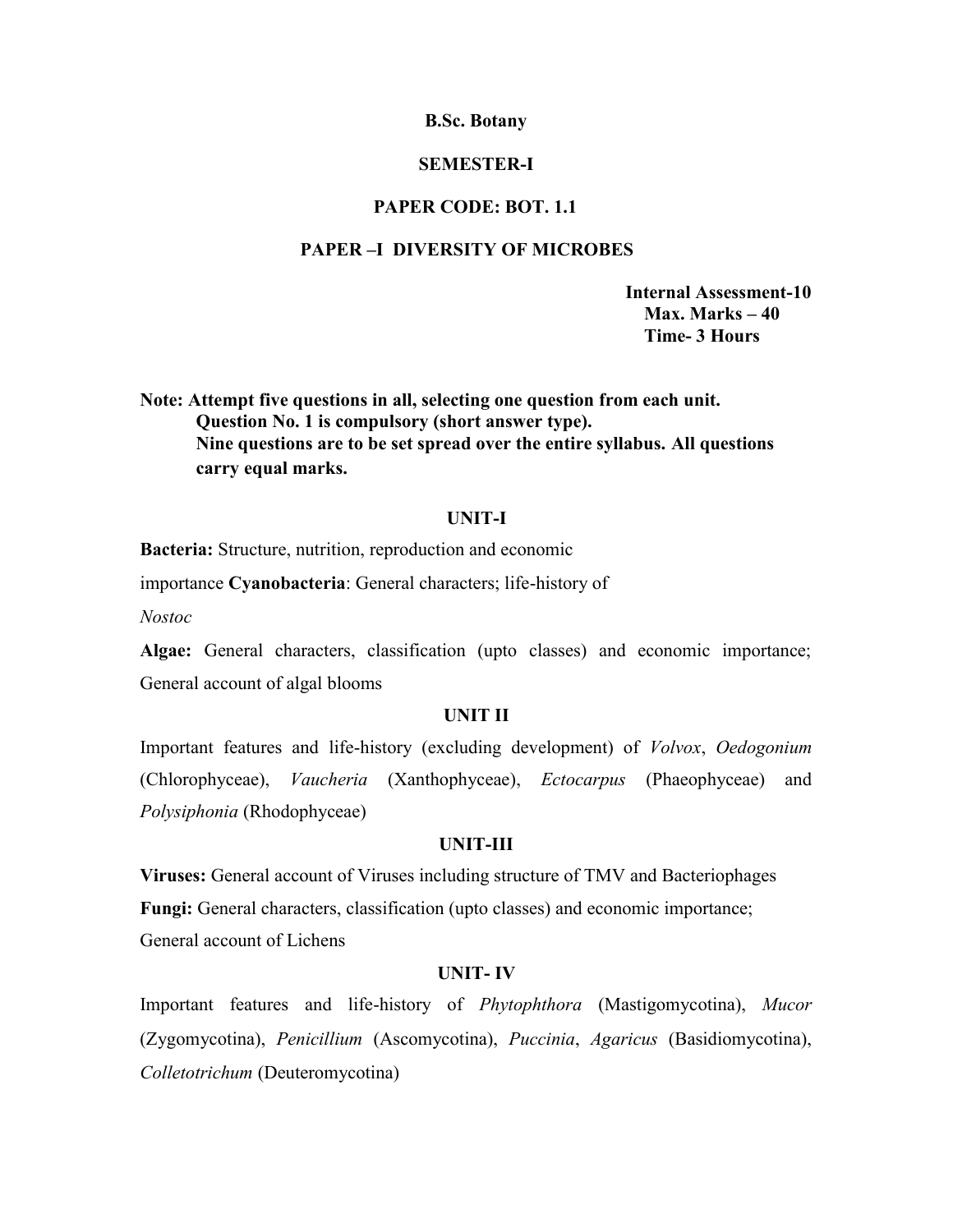# **SEMESTER-I**

# **PAPER CODE: BOT. 1.2**

# **PAPER –II CELL BIOLOGY**

**Internal Assessment-10 Max. Marks – 40 Time- 3 Hours**

**Note: Attempt five questions in all, selecting one question from each unit. Question no. 1 is compulsory (short answer type). Nine questions are to be set spread over the entire syllabus. All questions carry equal marks.**

# **UNIT-I**

**The Cell Envelopes**: Structure and functions of Cell Wall, Plasma Membrane,

Golgi Apparatus, Endoplasmic Reticulum, Lysosomes, Peroxisomes and Vacuoles

# **UNIT II**

**Ultra-structure and function**: Chloroplast, Mitochondria, Nucleus and Nucleolus **Chromosome**: Morphology, ultra-structure - kinetochore, centromere and telomere

## **UNIT-III**

**Cell Cycle:** General account

**Cell Division**: Mitosis and Meiosis - Stages and Significance

# **UNIT - IV**

**Chromosomal aberrations**: Structural and Numerical - deletions, duplications,

translocations, inversions, aneuploidy, polyploidy

Sex chromosomes and Sex determination in Plants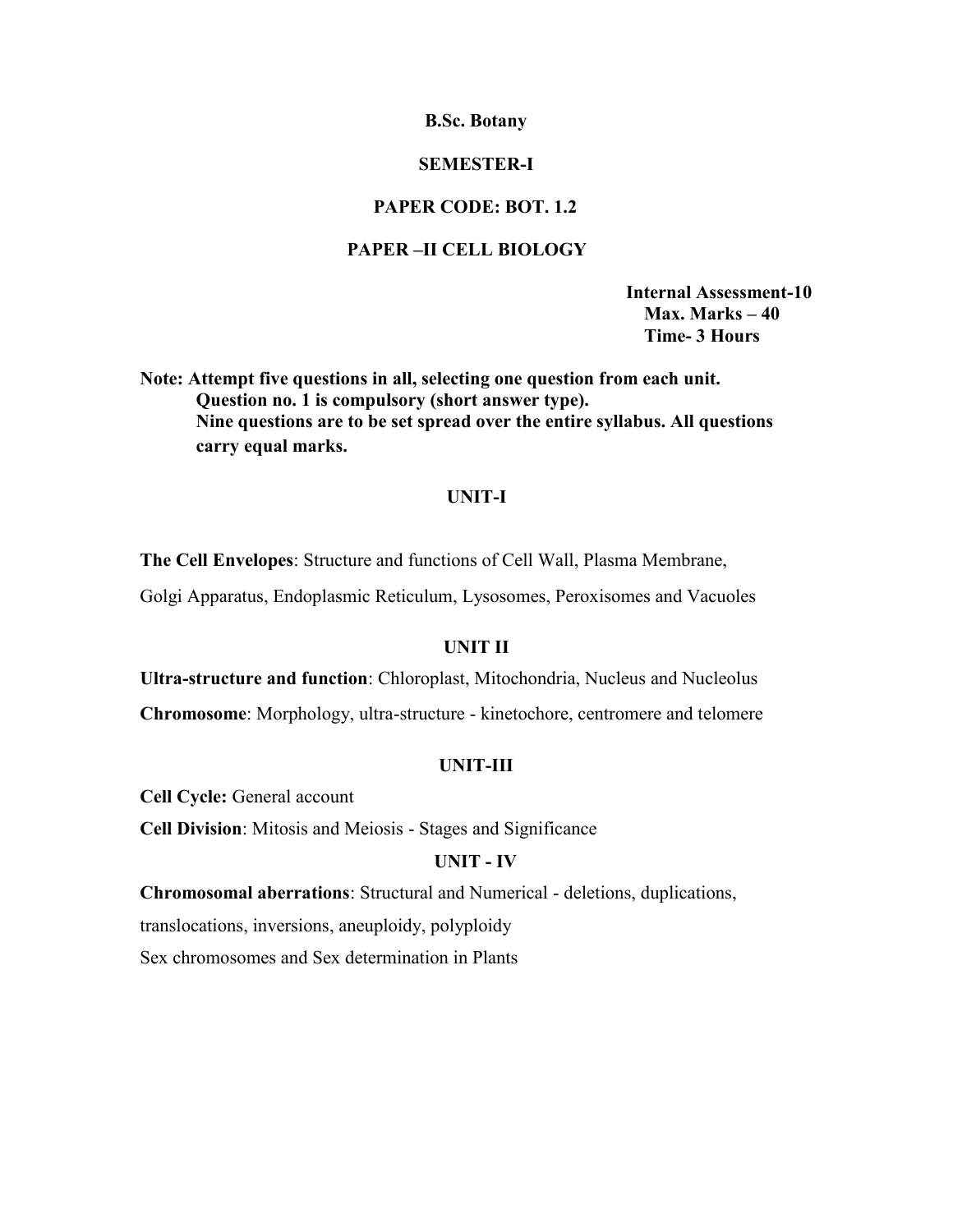# **PRACTICALS B.Sc. 1st Botany (First Semester)**

# **Diversity of Microbes and Cell Biology (Code: P 101)**

Max. Marks: 50 Time allotted: 3 Hours

- 1. Identify, classify and write short morphological notes giving well labelled relevant diagrams on the given two specimens A, B  $&$  C (15)
- 2 Prepare smear/squash and find out two different stages of mitosis/meiosis. Identify and show it to the examiners and also give characters of identification. (12) identification.
- 3 Identify giving two important characters of identification of the given spots 1, 2, 3,4 (one slide/ material from virus, bacteria, fungi, lichen). (8)
- 4. Field visit and collection records (5)
- 5. Practical records (5)
- $6. \text{Viva-voce}$  (5)

#### **SUGGESTED READINGS**

- Smith, G.M. 1971. Cryptogamic Botany. Vol.I. Algae & Fungi. Tata McGraw Hill Publishing Co., New Delhi.
- Sharma, P.D. 1991. The Fungi. Rastogi & Co., Meerut.
- Dube, H.C. 1990. An Introduction to Fungi, Vikas Publishing House Pvt.Ltd., Delhi.
- Clifton, A. 1958. Introduction to the Bacteria: McGraw Hill & Co., New York.
- Alberts, B.Bray, D.Lewis, J., Raff, M.., Roberts, K. and Watson. I.D. 1999. Molecular Biology of Cell. Garland Publishing Co., Inc., New York, USA.
- Atherly, A.G. Girton, J.R. and McDonald, J.F. 1999. The Science of Genetics, Saunders College Publising , Fort Worth, USA.
- Gupta, P.K. 1999. A text book of Cell and Molelcular Biology. Rastogi Publications, Meerut, India.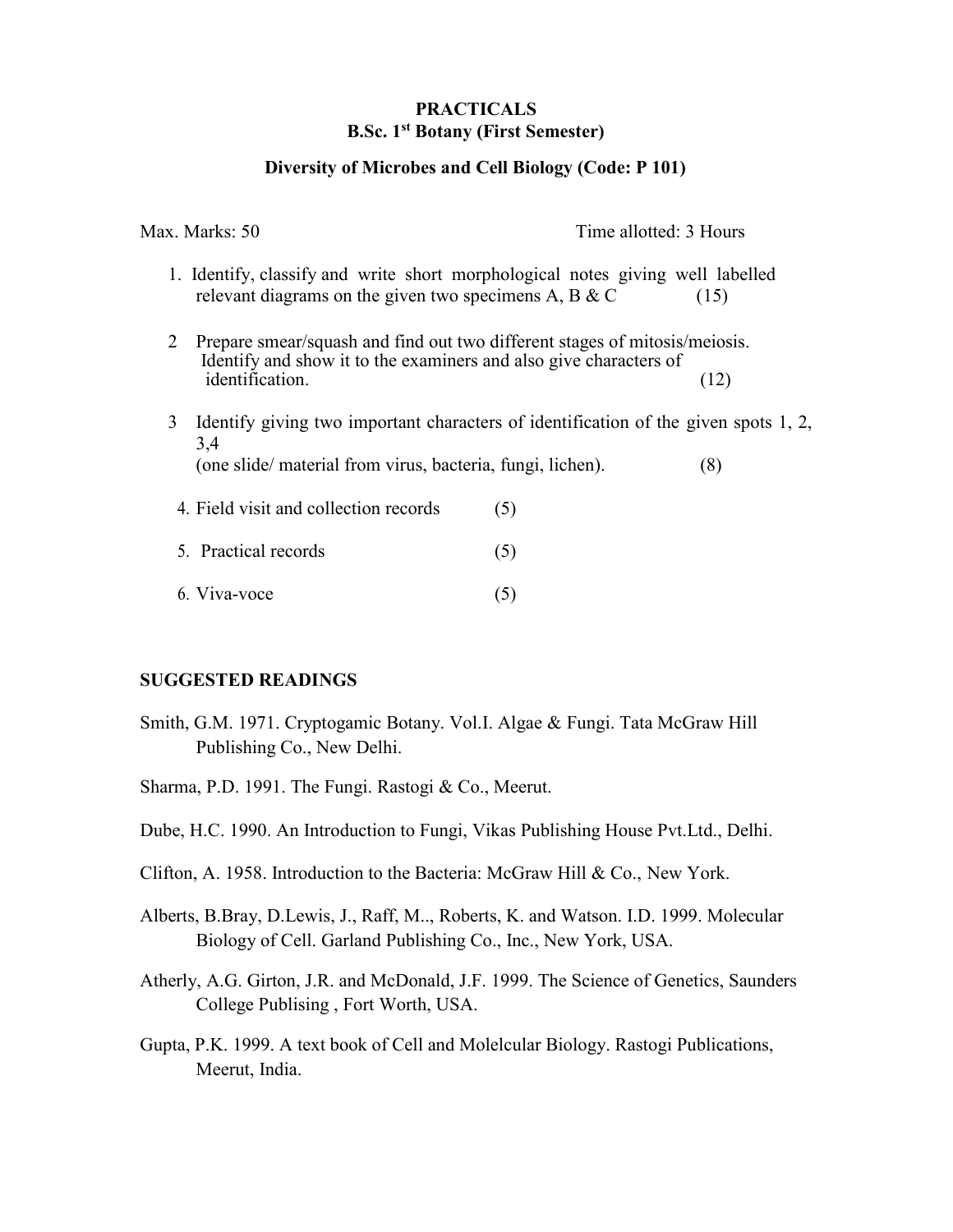#### **B.Sc. Botany Semester-II**

# **PAPER CODE: BOT. 2.1**

#### **PAPER –I DIVERSITY OF ARCHEGONIATES**

**Internal Assessment-10 Max. Marks – 40 Time- 3 Hours**

**Note: Attempt five questions in all, selecting one question from each unit. Question No. 1 is compulsory (short answer type).Nine questions are to be set spread over the entire syllabus. All questions carry equal marks.**

# **UNIT-I**

**Bryophyta-** General characters, classification (upto classes), alternation of generations, evolution of sporophytes and economic importance

# **UNIT -II**

**Bryophyta**: Structure and reproduction (excluding development) of *Marchantia* (Hepaticopsida), *Anthoceros* (Anthocerotopsida) and *Funaria* (Bryopsida)

# **UNIT-III**

**Pteridophyta-** General characters, classification (upto classes), alternation of generations, heterospory, apospory, apogamy and economic importance; General account of stellar evolution

#### **UNIT IV**

**Pteridophyta**: Structure and reproduction (excluding development) of *Rhynia* (Psilopsida), *Selaginella* (Lycopsida), *Equisetum* (Sphenopsida) and *Pteris* (Pteropsida)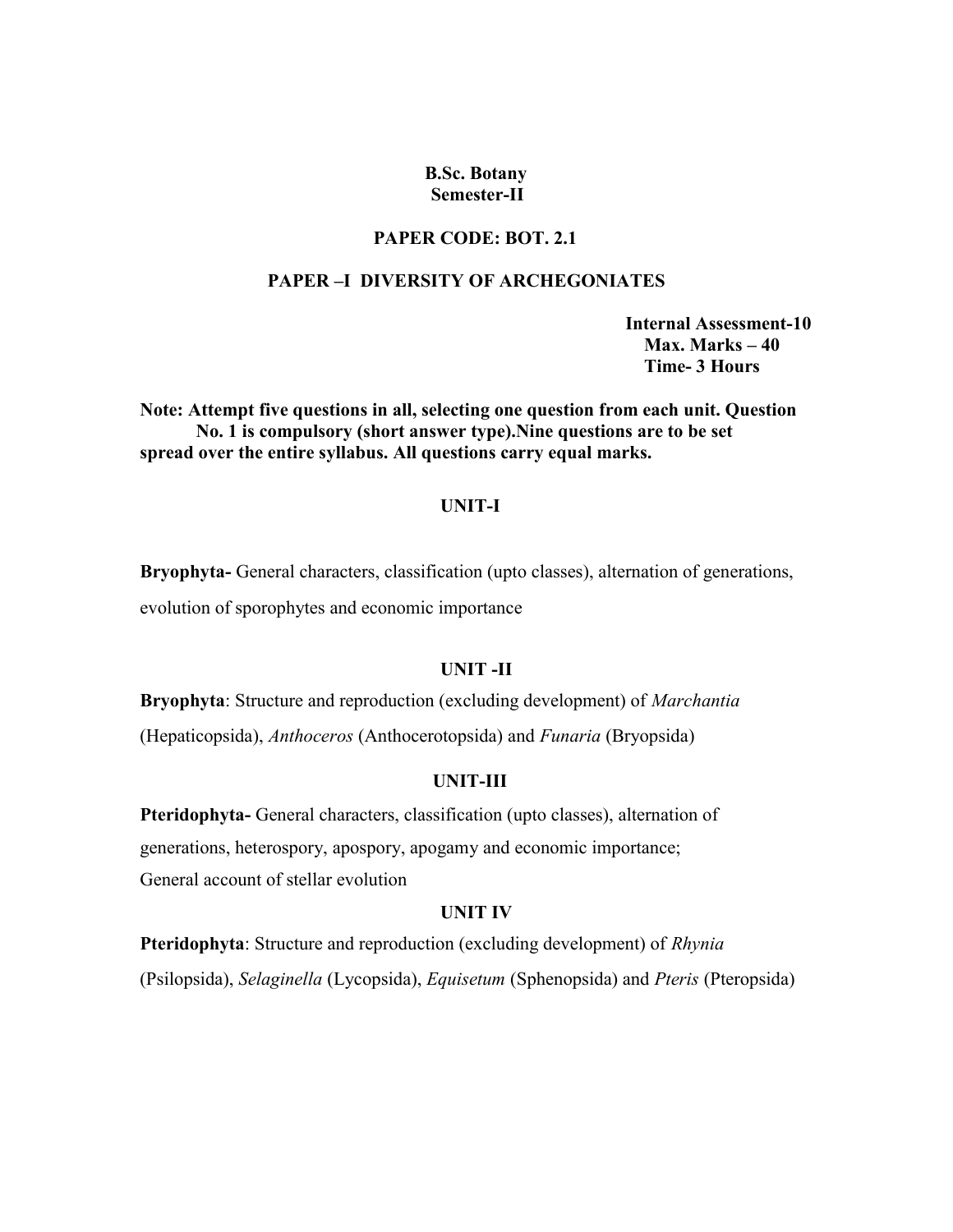# **B.Sc. Botany SEMESTER-II PAPER CODE: BOT. 2.2 PAPER –II GENETICS**

**Internal Assessment-10 Max. Marks – 40 Time- 3 Hours**

**Note: Attempt five questions in all, selecting one question from each unit. Question no. 1 is compulsory (short answer type). Nine questions are to be set spread over the entire syllabus. All questions carry equal marks.**

#### **UNIT-I**

**Genetic Material:** DNA - the genetic material, DNA structure and replication, DNA- Protein interaction, The Nucleosome Model, Genetic Code, Satellite and Repetitive DNA.

#### **UNIT - II**

**Genetic Inheritance:** Mendelism: Laws of Segregation and Independent Assortment; Linkage Analysis; Allelic and non-allelic interactions.

#### **UNIT-III**

**Extra-nuclear Inheritance:** Presence and function of Mitochondrial and Plastid DNA; Plasmids.

**Genetic Variations:** Mutations - spontaneous and induced; transposable genetic elements; DNA damage and repair.

## **UNIT - IV**

**Gene Expression:** Modern concept of gene; RNA; Ribosomes; Transfer of genetic information - transcription and translation; Structure of proteins; Regulation of gene expression in prokaryotes and eukaryotes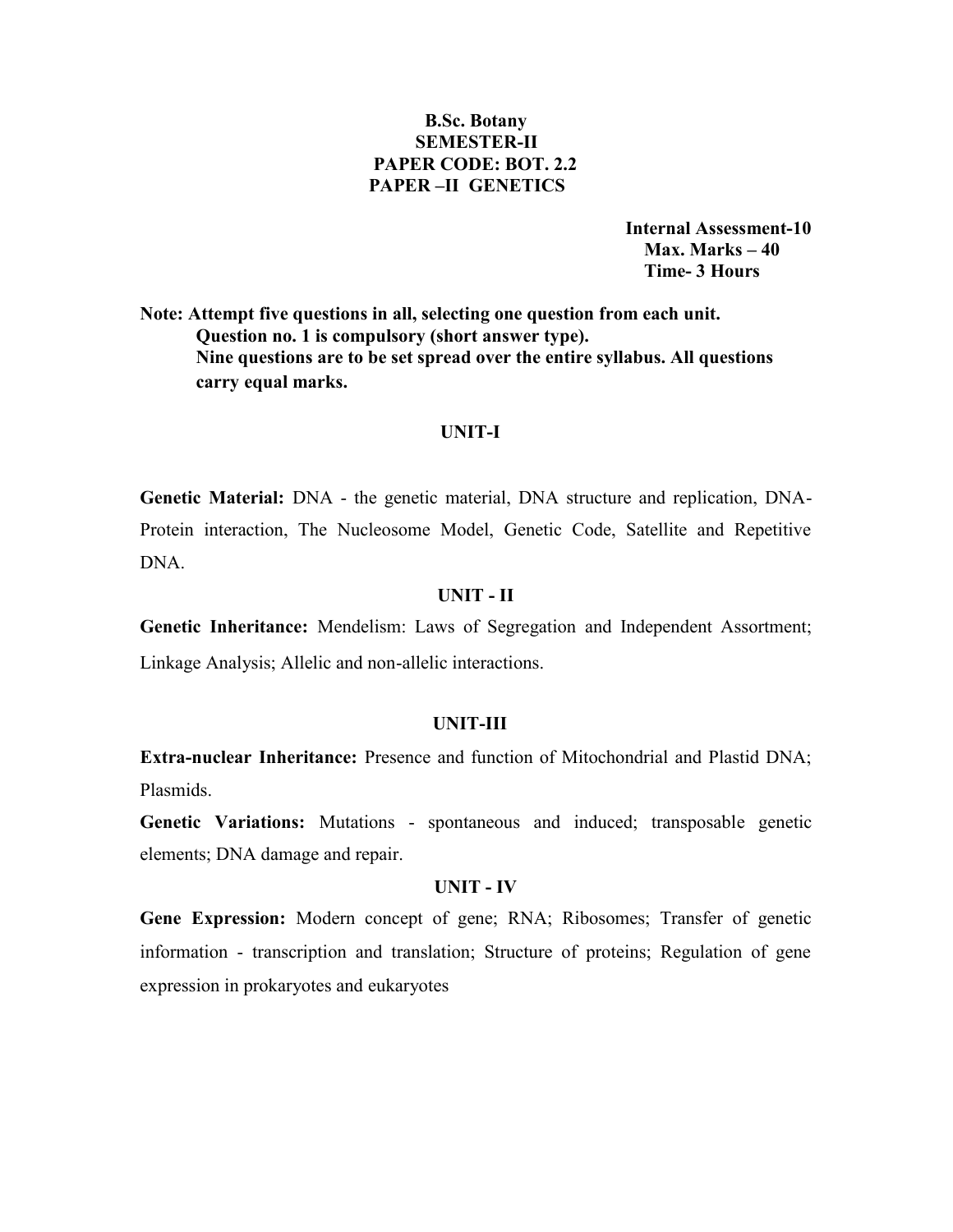# **PRACTICALS**

# **B.Sc. 1st Botany (Second Semester)**

# **Diversity of Archegoniates and Genetics**

# **(Code: P-201)**

# **Max Marks: 50 Time: 3hrs**

- 1. Identify, classify and write short morphological notes giving well labelled diagrams on the given two specimens from Bryophytes and Pteridophytes. (12) 2. One numerical regarding genetics (Mendelian inheritance or gene interaction) as per syllabus. (12)
- 3. Identify giving two important characters of identification of the given spots  $1, 2, 3, 4$  (8)
- 4. Field Visit and collection records (8)
- 5. Practical records (5)
- 6. Viva-voce (5)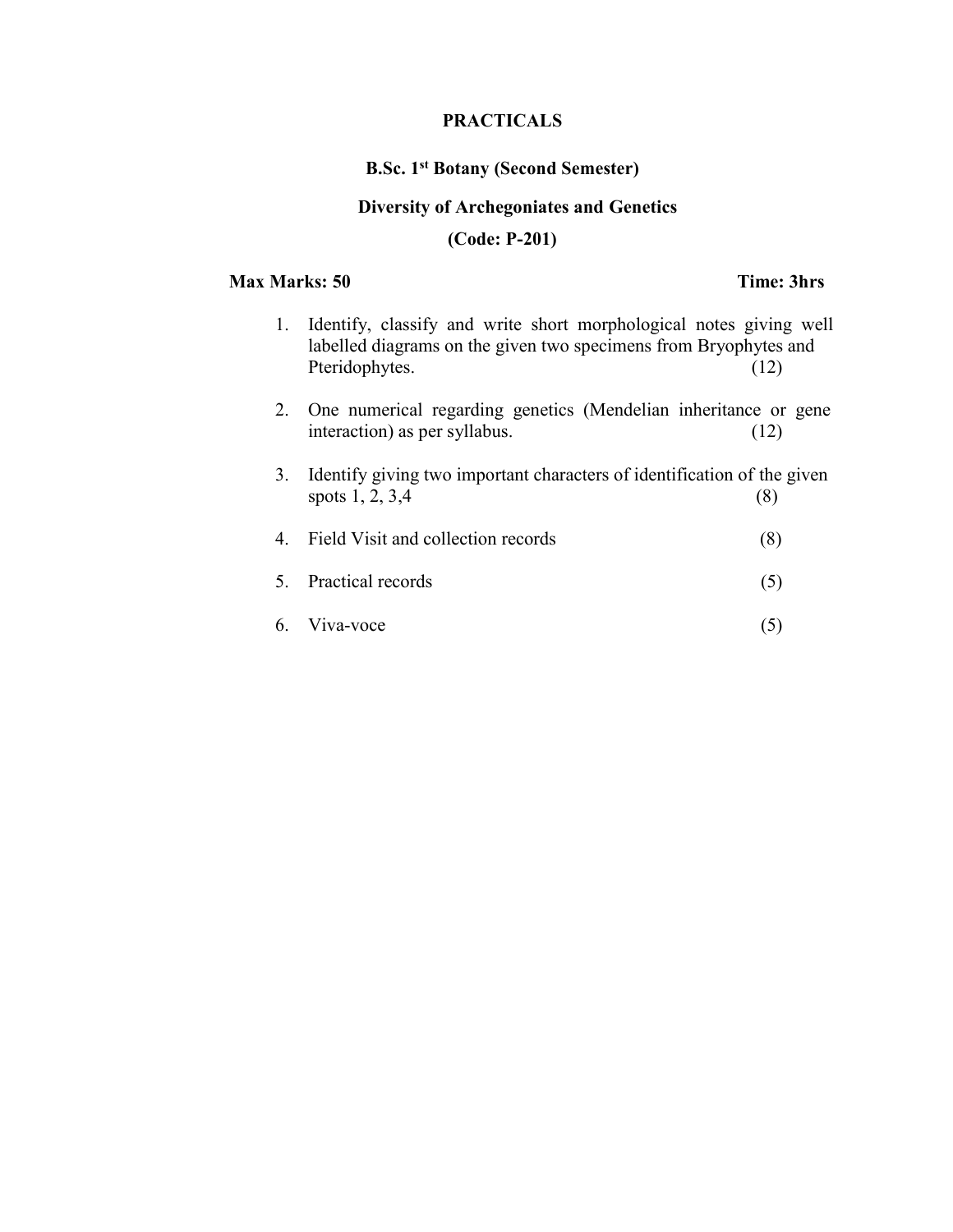### **SUGGESTED READINGS:**

- Atherly, A.g. Girton, J.R. and McDonald, J.F. 1999. The Science of Genetics, Saunders College Publishing, Fort Worth, USA.
- Gupta, P.K. 1999. A text book of Cell and Molecular Biology. Rastogi Publications, Meerut, India
- Kleinsmith, L.J. and Kish, V.M. 1995. Principles of Cell and Molelcular Biology (2nd edition). Harper Collins College Publishers, New York, USA.
- Lodish, H., Berk, A., Zipursky, S.L., Matudaria, P., Baltimoe, D. and Darnell, J. 2000. Molecular, Cell Biology, W.H. Freeman and Co., New York, USA.
- Russel, P.J. 1998. Genetics, The Benjamin/Cummings Publishing Co. Inc., USA.
- Snustad, D.P. and Simmons, M.J. 2000. Principles of Genetics. John Wiley and Sons, Inc. USA.
- Smith, G.M. 1971. Cryptogamic Botany, Vol.II, Bryophytes & Pteridophytes. Tata McGraw Hill Publishing Co., New Delhi.
- Sharma, O.P. 1992. Text Book of Thallophytes, McGraw Hill Publishing Co.
- Sharma, O.P. 1990. Text Book of Pteridophyta, Mc Millan India Ltd.
- Puri, P., 1980, Bryophyta, Atma Ram & Sons, Delhi.
- Russel, P.J. 1998. Genetics, The Benjamin/Cummings Publishing Co. Inc., USA.
- Snustad, D.P. and Simmons, M.J. 2000. Principles of Genetics. John Wiley and Sons, Inc. USA.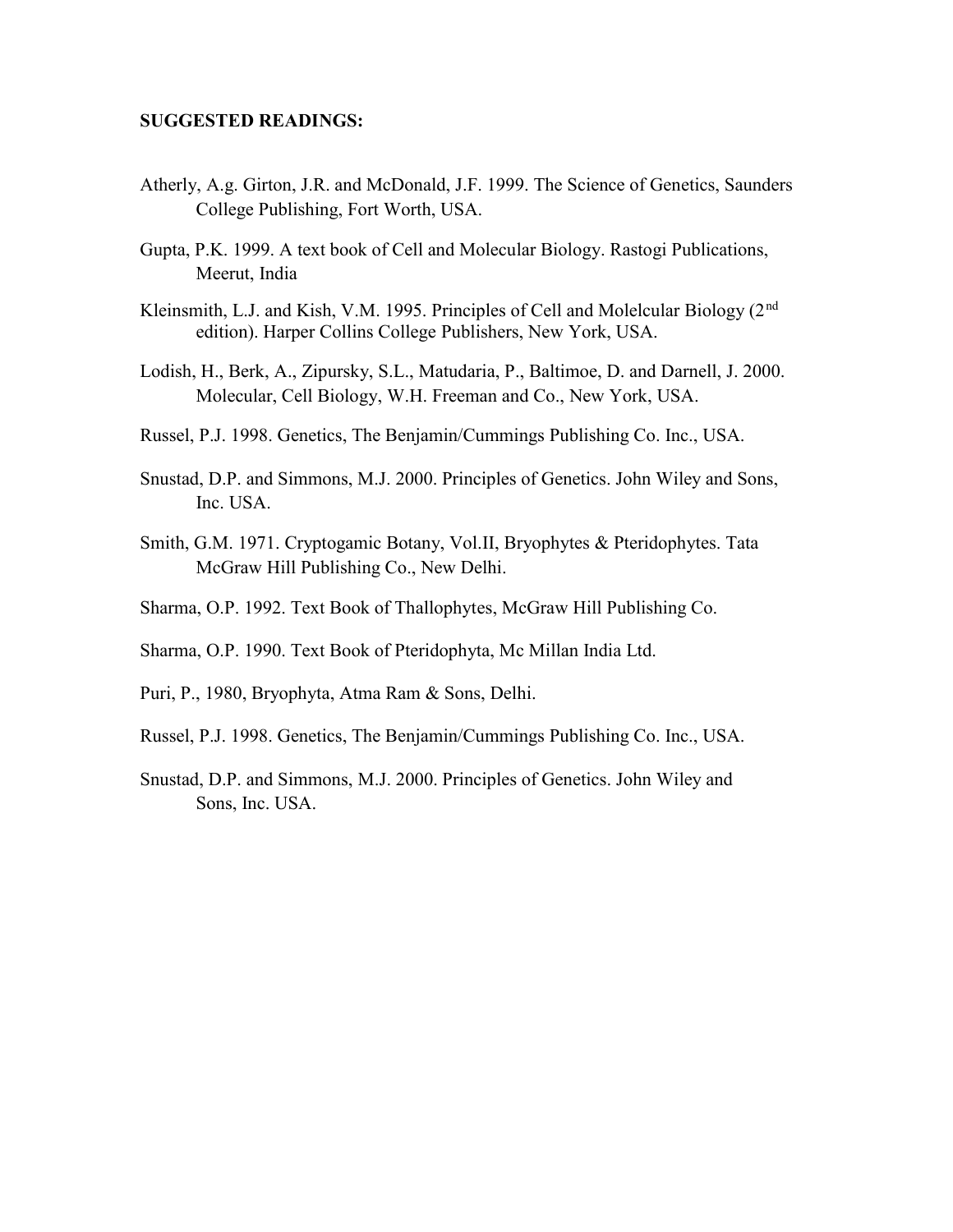# **B.Sc. Botany SEMESTER-III PAPER CODE: BOT. 3.1**

# **Paper -I BIOLOGY AND DIVERSITY OF SEED PLANTS –I**

**Internal Assessment-10 Max. Marks - 40 Time – 3 hrs.**

**Note : Attempt five questions in all, selecting one question from each unit. Question No.1 is compulsory (short answer type). Nine questions are to be set spread over the entire syllabus. All questions carry equal marks.**

#### **UNIT-I**

General characters, origin and evolution ofGymnosperms Geological Time Table; Evolution of Seed Habit. Pilger and Melchior's (1954) system of classification of Gymnosperms.

#### **UNIT-II**

Palaeobotany- Fossils and Fossilization (Process involved, types of fossils and importance of fossils);

Reconstruction of the following fossil plants:

*Lyginopteris Williamsonia Cycadeoidea (= Bennettites*)

#### **UNIT-III**

Morphology and anatomy of root, stem, leaf/leaflet and reproductive parts including mode of reproduction, life-cycle and economic importance of following plants:

*Cycas Pinus*

#### **UNIT-IV**

Morphology and anatomy of root, stem, leaf/leaflet and reproductive parts including mode of reproduction, life-cycle and economic importance of *Ephedra* Economic importance of Gymnosperms

General characters, origin and evolution of Angiosperms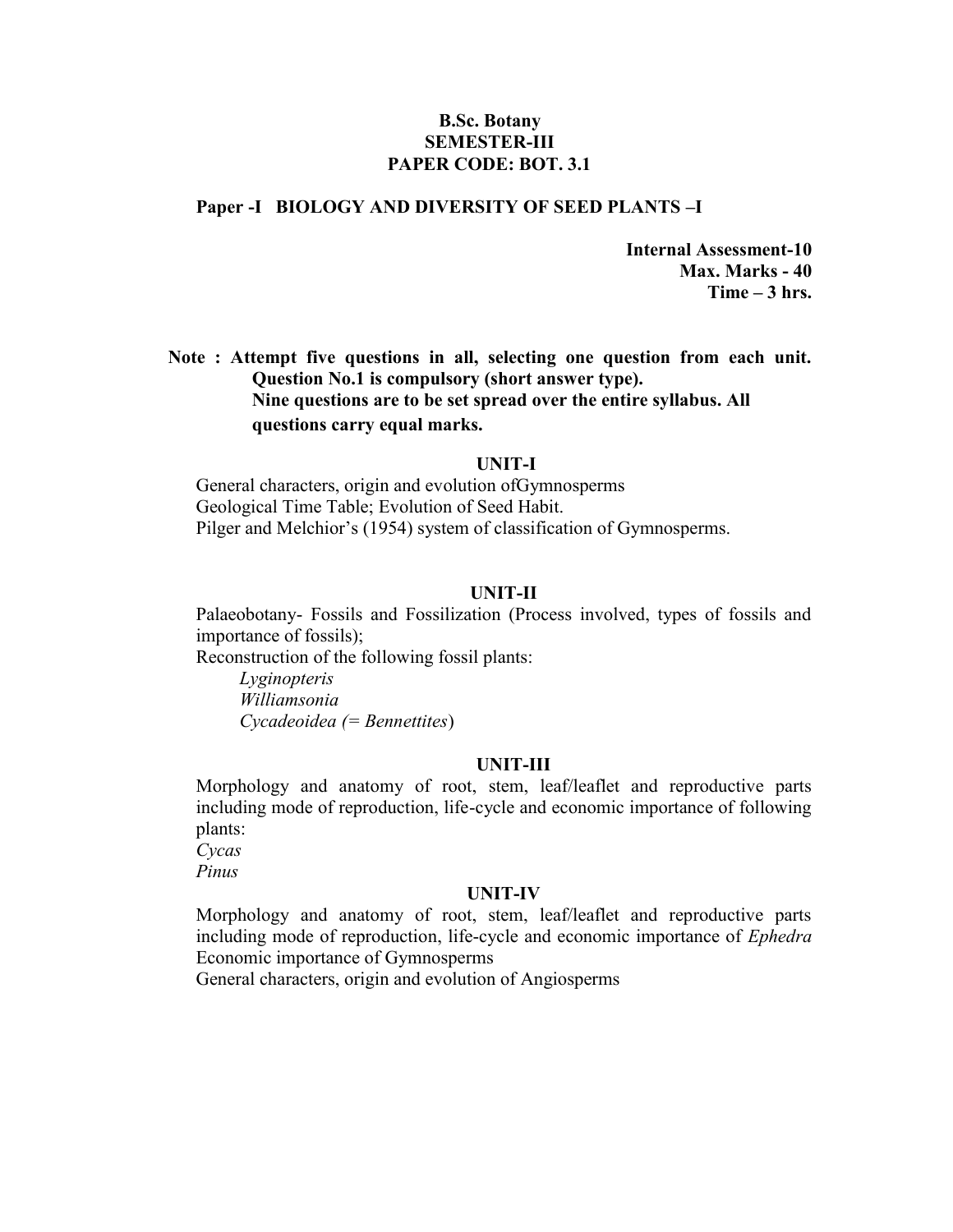# **B.Sc. Botany SEMESTER-III PAPER CODE: BOT. 3.2 PAPER-II PLANT ANATOMY**

**Internal Assessment-10 Max. Marks - 40 Time – 3 hrs.**

**Note : Attempt five questions in all, selecting one question from each unit. Question No.1 is compulsory (short answer type). Nine questions are to be set spread over the entire syllabus. All questions carry equal marks.**

#### **UNIT-I**

Tissues - meristematic and permanent (simple, complex and secretory) Tissue systems (Epidermal, ground and vascular) The Shoot system - shoot apical meristem and its histological organizations.

#### **UNIT-II**

Cambium - structure and functions. Secondary growth in dicot stem; characteristics of growth rings; sap wood and heart wood, periderm; Anomalous secondary growth (*Dracaena, Boerhaavia* and *Achyranthes*)

#### **UNIT-III**

Leaf: Types of leaves (simple and compound); phyllotaxy. Epidermis uniseriate and ultiseriate, epidermal appendages and their morphological types.

Anatomy of typical Monocot and Dicot leaf and cell inclusions in leaves, leaf abscission, Stomatal apparatus and their morphological types

# **UNIT-IV**

Root system: Root apical meristem; histological organization Secondary growth in dicot root. Structural modifications in roots: Storage (*Beta*), Respiratory (*Rhizophora*), Epiphytic (*Vanda*).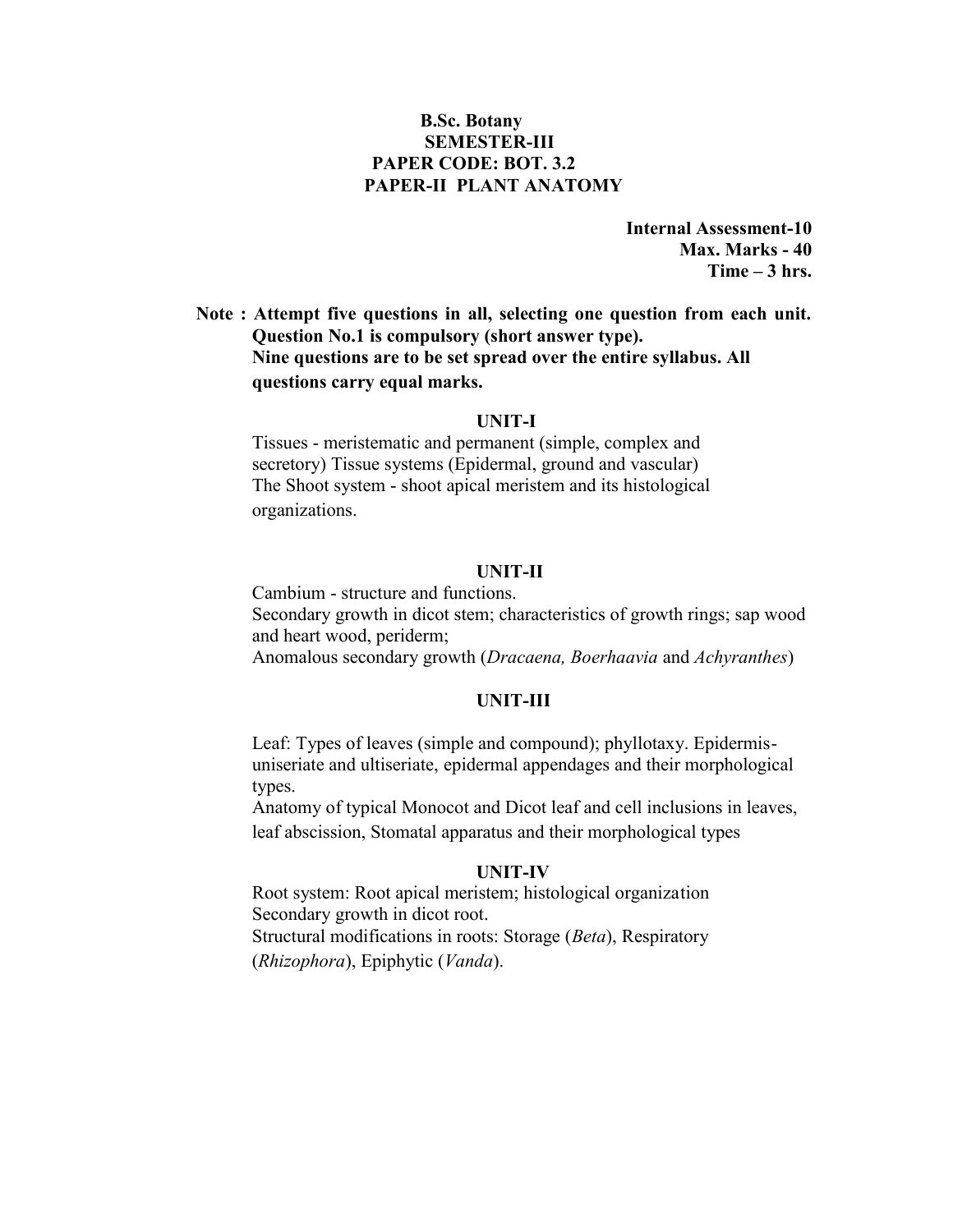## **PRACTICALS**

# **B.Sc. IInd Botany (Third Semester)**

# **Biology & Diversity of Seed Plants-I and Plant Anatomy(Code: P 301)**

## **Max. Marks: 50 Time : 3Hours**

- 1. Cut the section of given material A and prepare a double stained permanent mount of the given material. Identify giving reasons and show it to the examiner. (10)
- 2 Identify, classify and write morphological notes on the given material/specimens B  $&$  C from Gymnosperms. (10)
- 3 Identify, giving the important characters of identification of the spots/specimen 1 and 2 from Gymnosperms and 3 and 4 from angiosperms (10)
	- 4 Filed visit and collection records. (10)
	- 5 Note-book (5)
	- $6$  Viva-voce  $(5)$

# **Suggested Readings**

- Bhatnagar, S. and Moitra, A. 1996. Gymnosperms. New Age International Limited, New Delhi.
- Davis, P.H. and Heywood, V.H. 1963. Principles of Angiosperms Taxonomy, Oliver and Boyd. London.
- Gifford, E.M. and Foster, A.S. 1988. Morphology and Evolution of Vascular Plants, W.H. Freeman & Company, New York.
- Heywood, V.H. and Moore, D.M. (eds) 1984. Current concepts in Plant Taxonomy. Academic Press, London.
- Jeffrey, C. 1982. An introduction to Plant Taxonomy. Cambridge University Press, Cambridge, London.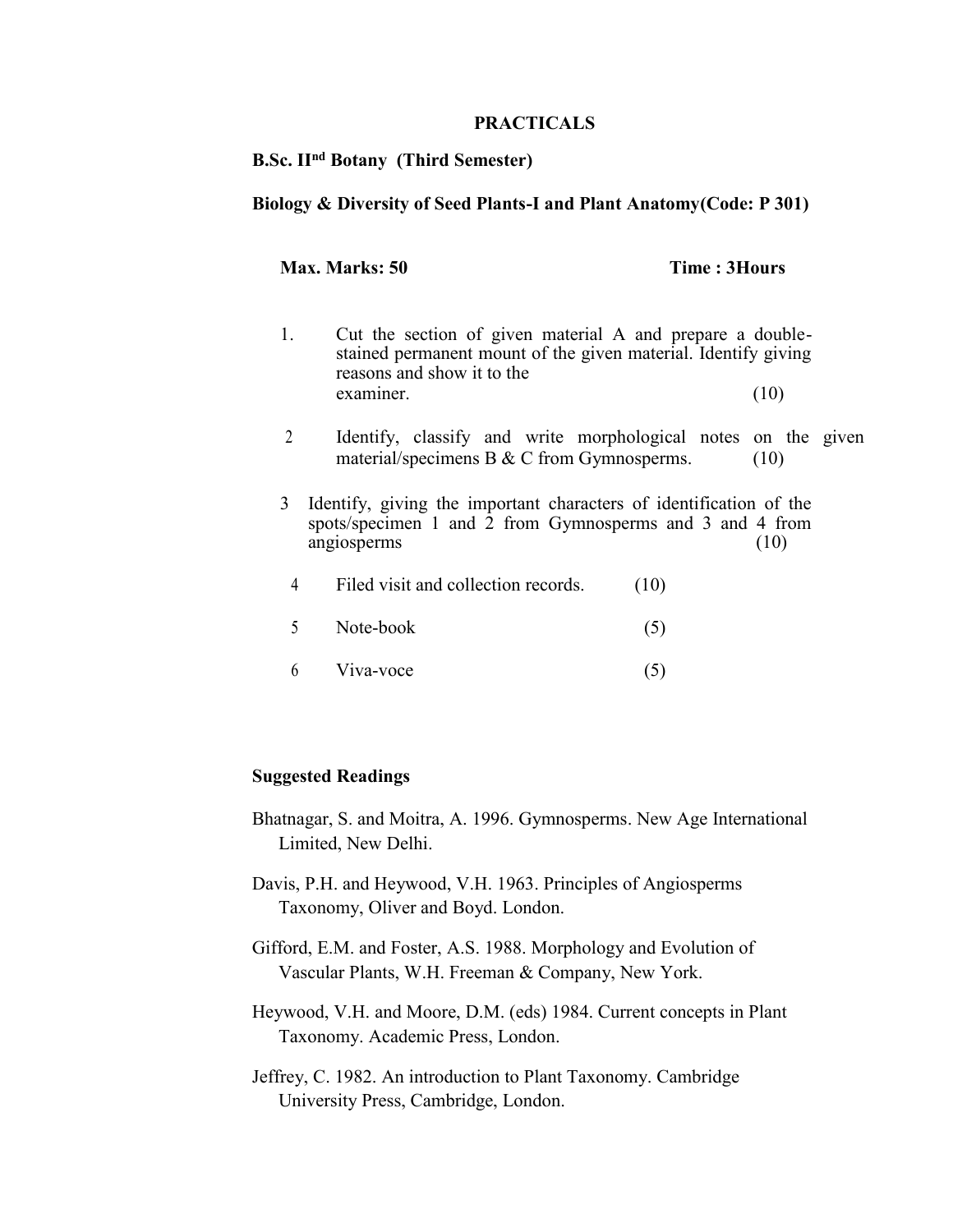- Jones, S.B., Jr. Luchsinger, A.E. 1986. Plants Systematics 2<sup>nd</sup> edition). McGraw Hill Book Co. New York.
- Maheshwari, J.K. 1963. Flora of Delhi, CSIR, New Delhi.
- Radford, A.E. 1986. Fundamentals of Plant Systamtics. Harper and Row, New York.
- Singh, G. 1999. Plant Systematics: Theory and Practical. Oxford and IBH Pvt. Ltd., New Delhi.
- Sporn, K.R. 1965. The Morphology of Gymnsperms. Hutchinson & Co. Ltd., London.
- Stace, C.A. 1989. Plant Taxonomy and Biosystematics (2<sup>nd</sup> edition). Edward Arnold, London.
- Steward, W.M. Paleobotany and the Evolution of Plants. Cambridge University Press, Cambridge.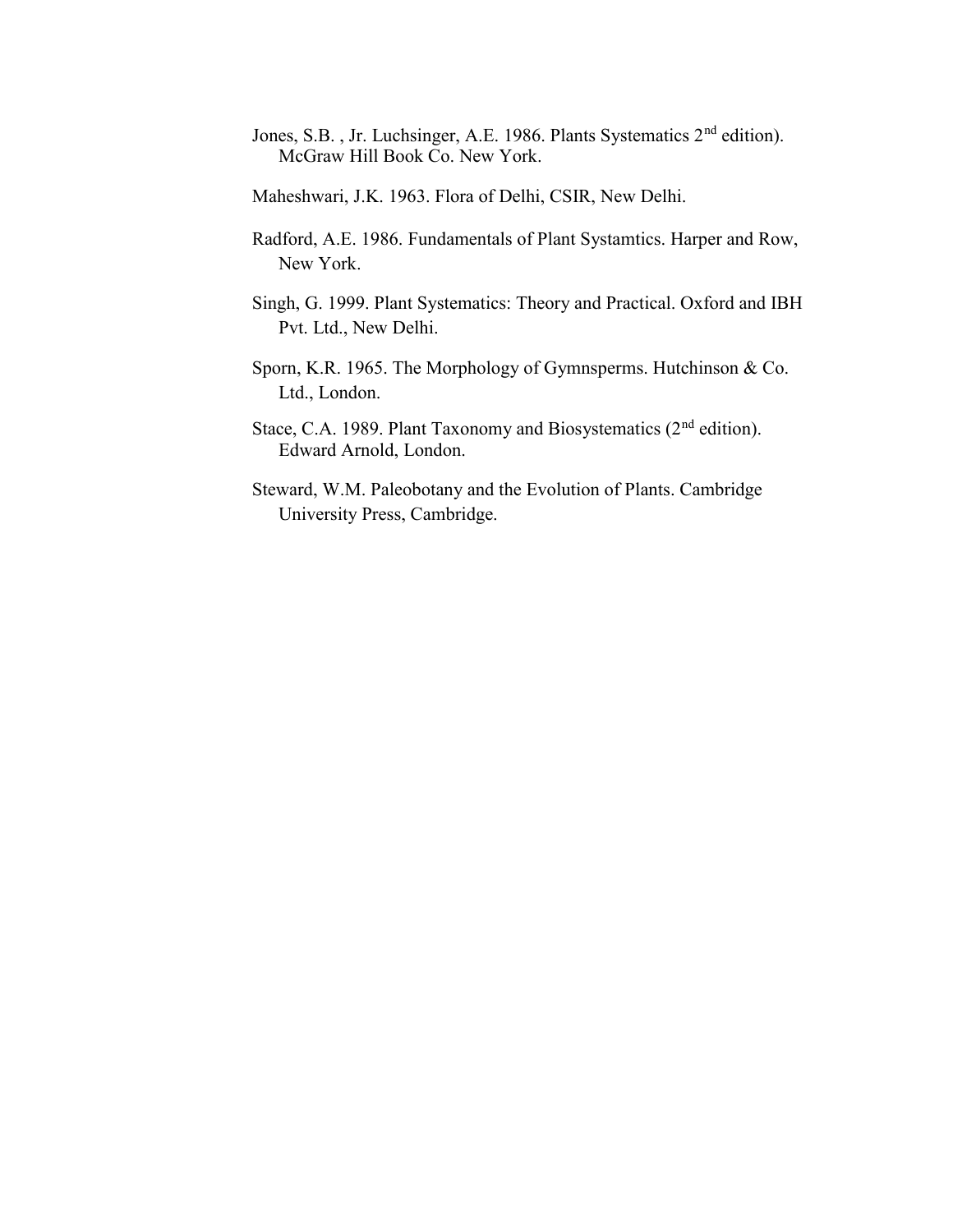#### **SEMESTER- IV**

#### **PAPER CODE: BOT. 4.1**

#### **PAPER-I BIOLOGY AND DIVERSITY OF SEED PLANTS-II**

**Internal Assessment-10**

**Max. Marks - 40**

**Time – 3 hrs**

# **Note: Attempt five questions in all, selecting one question from each unit. Question No.1 is compulsory (short answer type).Nine questions are to be set spread over the entire syllabus. All questions carry equal marks**

#### **UNIT-I**

Taxonomy and Systematics, fundamental components of taxonomy (identification, classification, description, nomenclature and phylogeny), Role of chemotaxonomy, cytotaxonomy and taximetrics in relation to taxonomy, Botanical Nomenclature, principles and rules, principle of priority, Keys to identification of plants.

#### **UNIT-II**

Type concept, taxonomic ranks, Salient features of the systems of classification of angiosperms proposed by Bentham & Hooker and Engler & Prantl, Floral Terms and Types of Inflorescence

#### **UNIT-III**

Diversity of Flowering Plants: Diagnostic features and economic importance of the following families: Ranunculaceae, Brassicaceae, Malvaceae, Euphorbiaceae, Rutaceae, Fabaceae, Cucurbitaceae

#### **UNIT-IV**

Diversity of Flowering Plants: Diagnostic features and economic importance of the families: Apiaceae, Asclepiadaceae, Lamiaceae, Solanaceae, Asteraceae, Liliaceae and Poaceae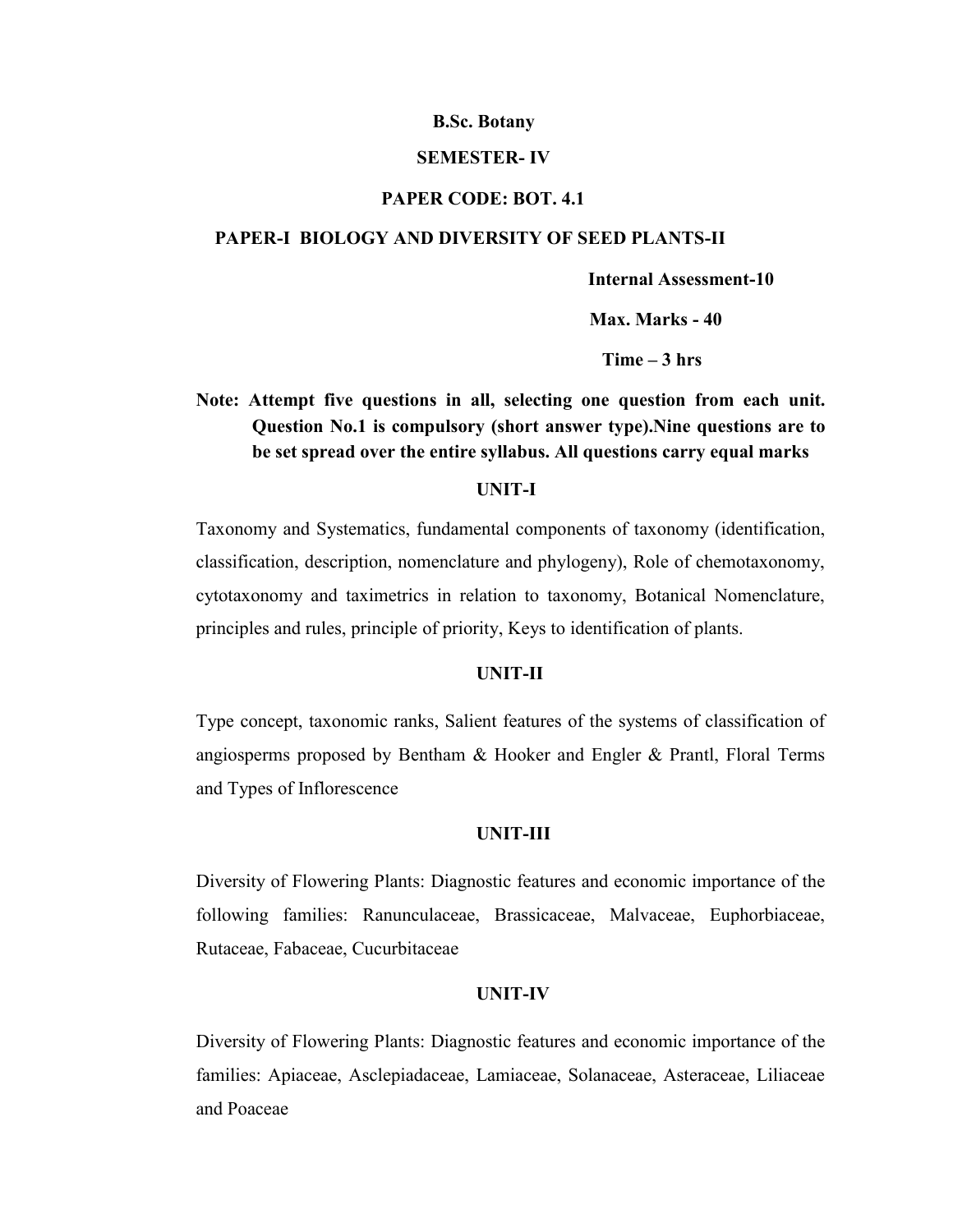#### **SEMESTER- IV**

#### **PAPER CODE: BOT. 4.2**

#### **PAPER-II PLANT EMBRYOLOGY**

**Internal Assessment-**

**10 Max. Marks - 40**

**Time – 3 hrs.**

**Note : Attempt five questions in all, selecting two questions from each unit. Question No.1 is compulsory (short answer type). Nine questions are to be set spread over the entire syllabus. All questions carry equal marks.**

## **UNIT-I**

Flower-a modified shoot, Microsporangium, its wall and dehiscence mechanism.

Microsporogenesis, pollen grains and its structure (pollen wall).

## **UNIT -II**

Pollen germination (microgametogenesis), Male gametophyte, Pollen-pistil interaction; self incompatibility, Pollination: types and agencies

#### **UNIT-III**

Structure of Megasporangium (ovule), its curvatures; Megasporogenesis and Megagametogenesis,Female gametophyte (mono, bi and tetrasporic), Double fertilization,Endosperm types and its biological importance.

#### **UNIT-IV**

Embryogenesis in Dicot and Monocot; Polyembryony, Structure of Dicot and Monocot seed, Fruit types; Dispersal mechanisms in fruits and seeds.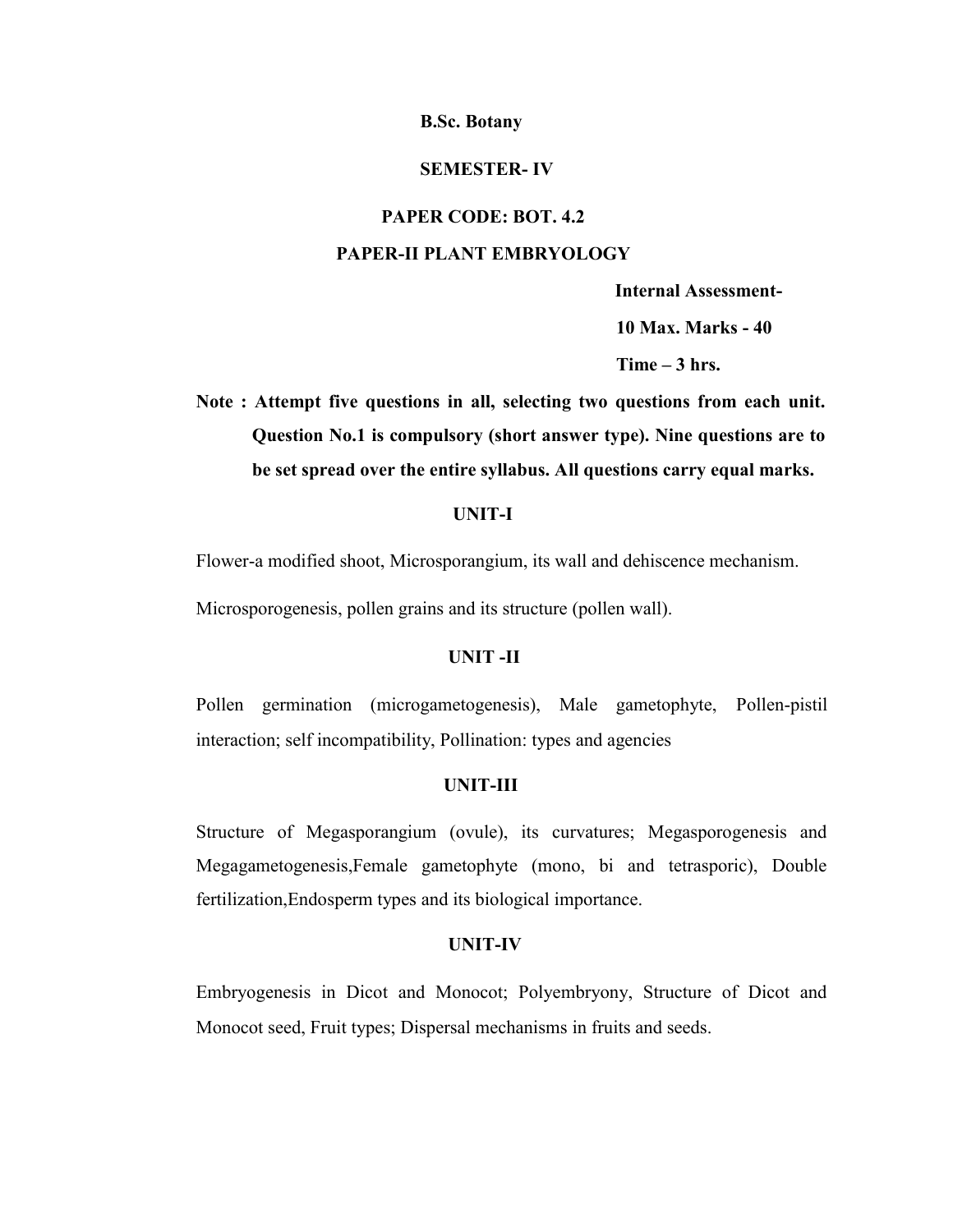# **PRACTICALS**

# **B.Sc. IInd Botany (Fourth Semester)**

| Max. Marks: 50 |                                                                                                                                                                                                                                      | Time: 3Hours                                                                             |  |  |  |  |
|----------------|--------------------------------------------------------------------------------------------------------------------------------------------------------------------------------------------------------------------------------------|------------------------------------------------------------------------------------------|--|--|--|--|
| $\mathbf{1}$   | Describe/compare the given flowers A and B in semi-technical language giving<br>V.S. of flowers, T.S. of ovaries, floral diagrams and Floral Formulae. Identify<br>and assign them to their respective families giving reasons. (12) |                                                                                          |  |  |  |  |
| $\overline{2}$ | Dissect out the globular/heart-shaped embryo from the given material. (10)                                                                                                                                                           |                                                                                          |  |  |  |  |
| 3              | 3 from embryology                                                                                                                                                                                                                    | Identify, giving the important characters of identification of the spots 1, 2 and<br>(9) |  |  |  |  |
| 4              | Field visit and collection records.                                                                                                                                                                                                  | (9)                                                                                      |  |  |  |  |
| 5              | Practical records<br>(5)                                                                                                                                                                                                             |                                                                                          |  |  |  |  |
| 6              | Viva-voce<br>(5)                                                                                                                                                                                                                     |                                                                                          |  |  |  |  |

# **Suggested Readings**

- Bhojwani, S.S. and Bhatnagar, S.P. 2000. The Embryology of Angiosperms. 4th revised and enlarge edition. Vikas Publishing House, Delhi.
- Cutter, E.G. 1969. Plant Anatomy Part-I, Cells and Tissues, Edward Arnold, London.
- Cutter, E.G. 1971. Plant Anatomy: Experiment and Interpretation. Part-II Organs, Edward Arnold London.
- Esau, K. 1977. Anatomy of Seed Plants,  $2<sup>nd</sup>$  edition. John Wiley & Sons, New York.
- Fageri, K and Van der Pijl 1979. The Principles of Pollination Ecology. Pergamon Press, Oxford.
- Fahn, A. 1974. Plant Anatomy, 2nd Edition. Pergamon Press, Oxford.
- Hartmann, H.T. and Kestler, D.E. 1976. Plant Propagation; Principles and Practices. 3<sup>rd</sup> edition. Prentice Hall of India Pvt. Ltd. New Delhi
- King. J. 1997. Reaching for the Sun: How Plants Works. Cambridge University Press, Cambridge, U.K.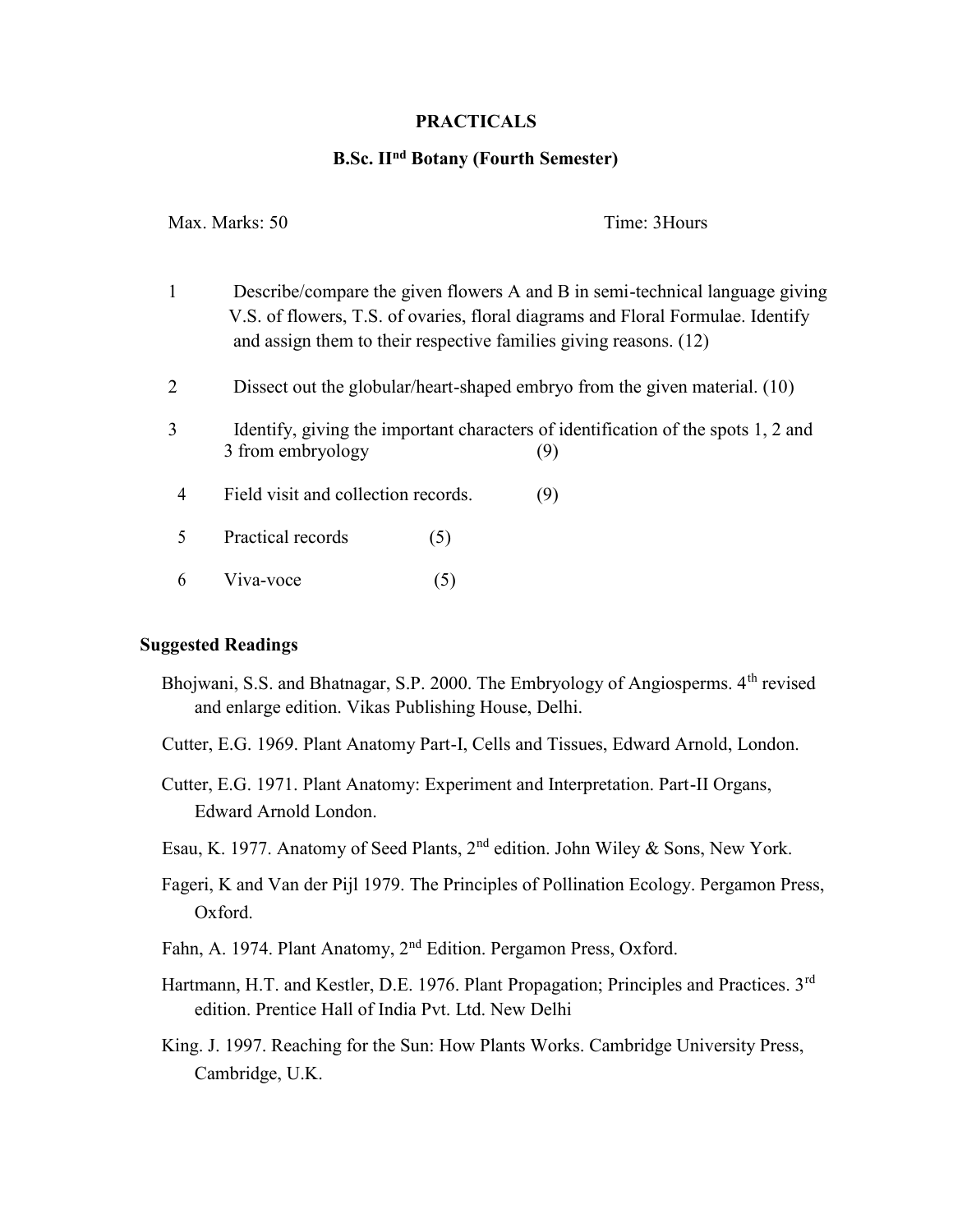Mauseth, J.D. 1988. Plant Anatomy. The Benjamin/Cummings Publishing Company Inc. Menlo Park, California, USA.

Proctor, M and Yeo, P. 1973. The Pollination of Flowers. William Collins Sons, London.

Raven, P.H. Evert, R.F. and Eichhorn, S.E. 1999. Biology of Plants. 5<sup>th</sup> edition. W.R. Freeman and Co., Worth Publishers, New York.

Thomas, P. 2000. Trees: Their Natural History. Cambridge University Press, Cambridge.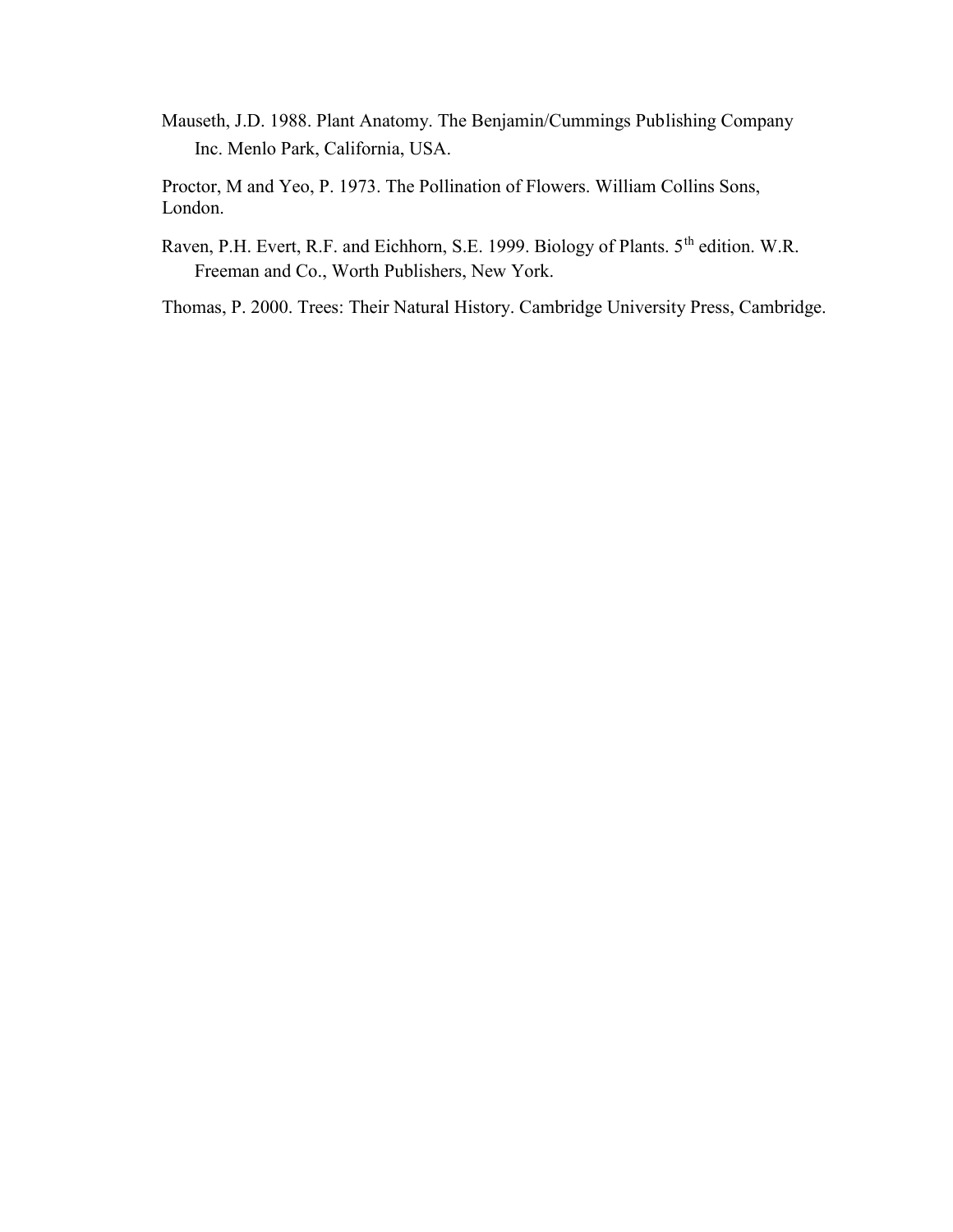# **B. Sc. III (Botany) Syllabus**

# **PAPER CODE: BOT. 5.1**

# **SEMESTER-V**

# **Paper – I Plant Physiology**

Internal Assessment- 10 Max. Marks  $-40$  $Time - 3 hrs$ 

**Note**: Five questions to be attempted in all, selecting one question from each unit.

Question No. 1 will be compulsory (short answer type).

Nine questions are to be set spread over the entire

syllabus. All questions carry equal marks.

#### **UNIT-I**

- Plant-water relations: Importance of water to plant life; physical properties of water; imbibition, diffusion and osmosis; absorption and transport of water; transpiration; physiology of stomata.
- Mineral nutrition: Essential macro and micro elements and their role; mineral uptake; deficiency symptoms.

# **UNIT -II**

- Transport of organic substances: Mechanism of phloem transport; source-sink relationship; factors affecting translocation.
- Photosynthesis : significance; historical aspects; photosynthetic pigments; action spectra and enhancement effects; concept of two photosystems; Z-scheme; photo phosphorylation; Calvin cycle; C4 pathway; CAM plants; photorespiration.

#### **UNIT-III**

Growth and development : Definitions; phases of growth and development; seed dormancy; plant movements; the concept of photoperiodism; physiology of flowering; florigen concept; physiology of senescence; fruit ripening;

#### **UNIT -IV**

Plant hormones- auxins, gibberellins, cytokinins, abscissic acid and ethylene, history of their discovery, mechanism of action; photo-morphogenesis;

Phytochromes and their discovery, physiological role and mechanism of action. **Suggseted Readings:**

- 1. Dennis,D.T., Turpin, D.H., Lefebvre,D.D. and Layzell (eds.). 1997: Plant Metabolism (2<sup>nd</sup> Edition), Longman, Essex, England.
- 2. Galston, A.W. 1989: Life Processes in Plants, Scientific American Library, Springer-Verlag, New York, USA.
- 3. Hopkins, W.G., 1995: Introduction to Plant Physiology, John Wiley & Sons, Inc., New York, USA.
- 4. Mohr, H. and Schopfer, P. 1995: Plant Physiology. Springer-Verlag, Berlin Germany.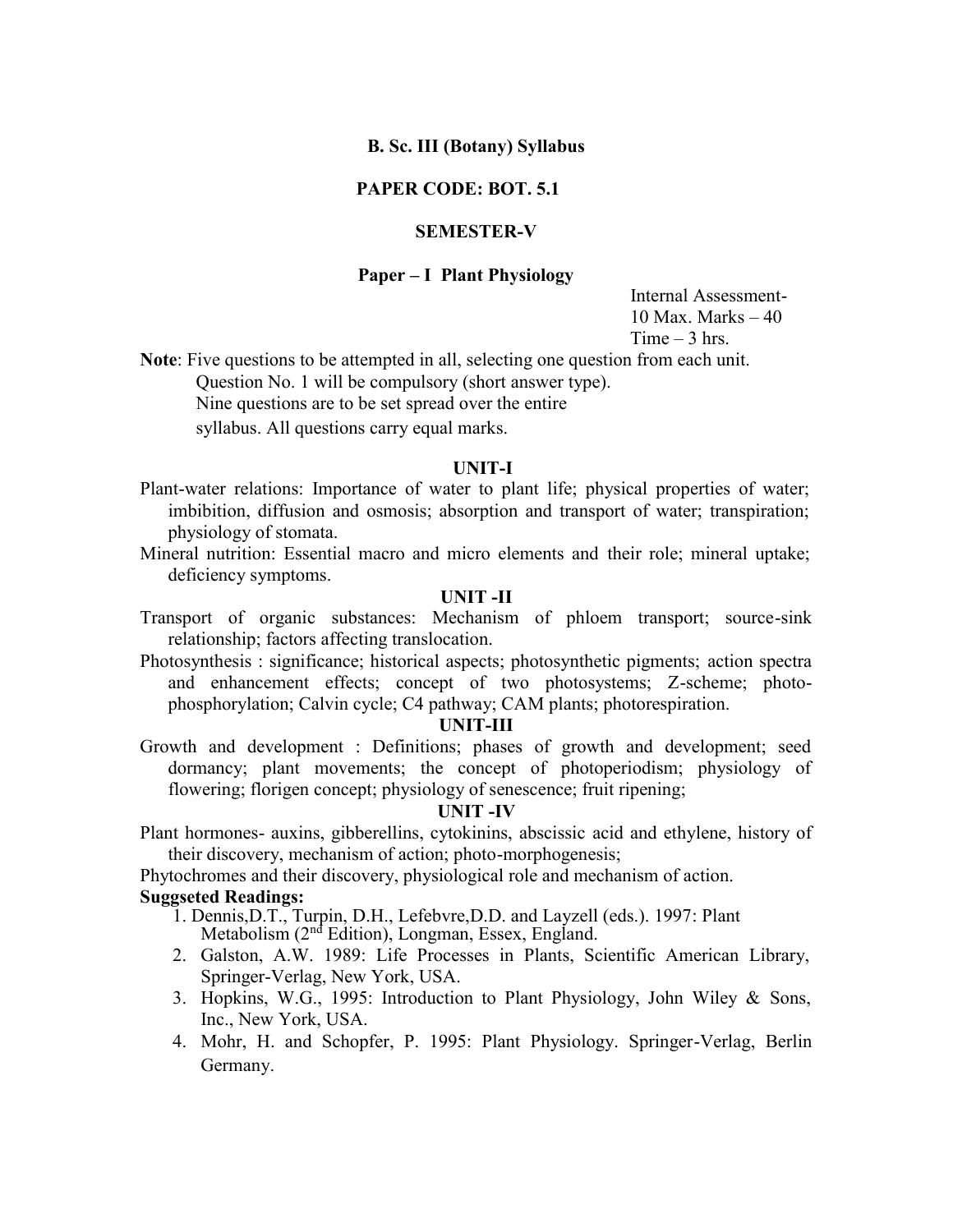# **B. Sc. III (Botany) Syllabus SEMESTER-V**

# **PAPER CODE: BOT. 5.2**

# **Paper - II Ecology**

Internal Assessment-10 Max. Marks  $-40$  $Time - 3 hrs.$ 

**Note**: Five questions to be attempted in all, selecting two questions from each unit. Question No. 1 will be compulsory (short answer type). Nine questions are to be set spread over the entire syllabus. All questions carry equal marks.

## **UNIT-I**

Introduction to Ecology: Definition; scope and importance; levels of organization . Environment: Introduction; environmental factors- climatic (water, humidity, wind, light, temperature), edaphic (soil profile, physico-chemical properties), topographic and biotic factors (species interaction).

## **UNIT-II**

Adaptations of plants to water stress and salinity (morphological and anatomical features of hydrophytes, xerophytes and halophytes).

Population ecology: Basic concept; characteristics; biotic potential, growth curves; ecotypes and ecads.

#### **UNIT-II**

Community ecology: Concepts; characteristics (qualitative and quantitative analytical and synthetic); methods of analysis; ecological succession.

Ecosystem: Structure (components) and functions (trophic levels, food chains, food webs, ecological pyramids and energy flow)

Biogeochemical cycles: Carbon, nitrogen, phosphorus and hydrological cycle.

#### **UNIT-IV**

Phyto-geography: Phyto- geographical regions of India; vegetation types of India (forests). Environmental pollution: Sources, types and control of air and water pollution.

Global change: Greenhouse effect and greenhouse gases; impacts of global warming; carbon trading; Ozone layer depletion; Biomagnification

# **Suggested Readings:**

- 1. Odum, E.P. 1983: Basic Ecology, Saunders, Philadelphia.
- 2. Kormondy, E.J. 1996: Concepts of Ecology, Prantice-Hall of India Pvt. Ltd., New Delhi.
- 3. Mackenzie, A. et al. 1999: Instant Notes in Ecology, Viva Books Pvt. Ltd., New Delhi.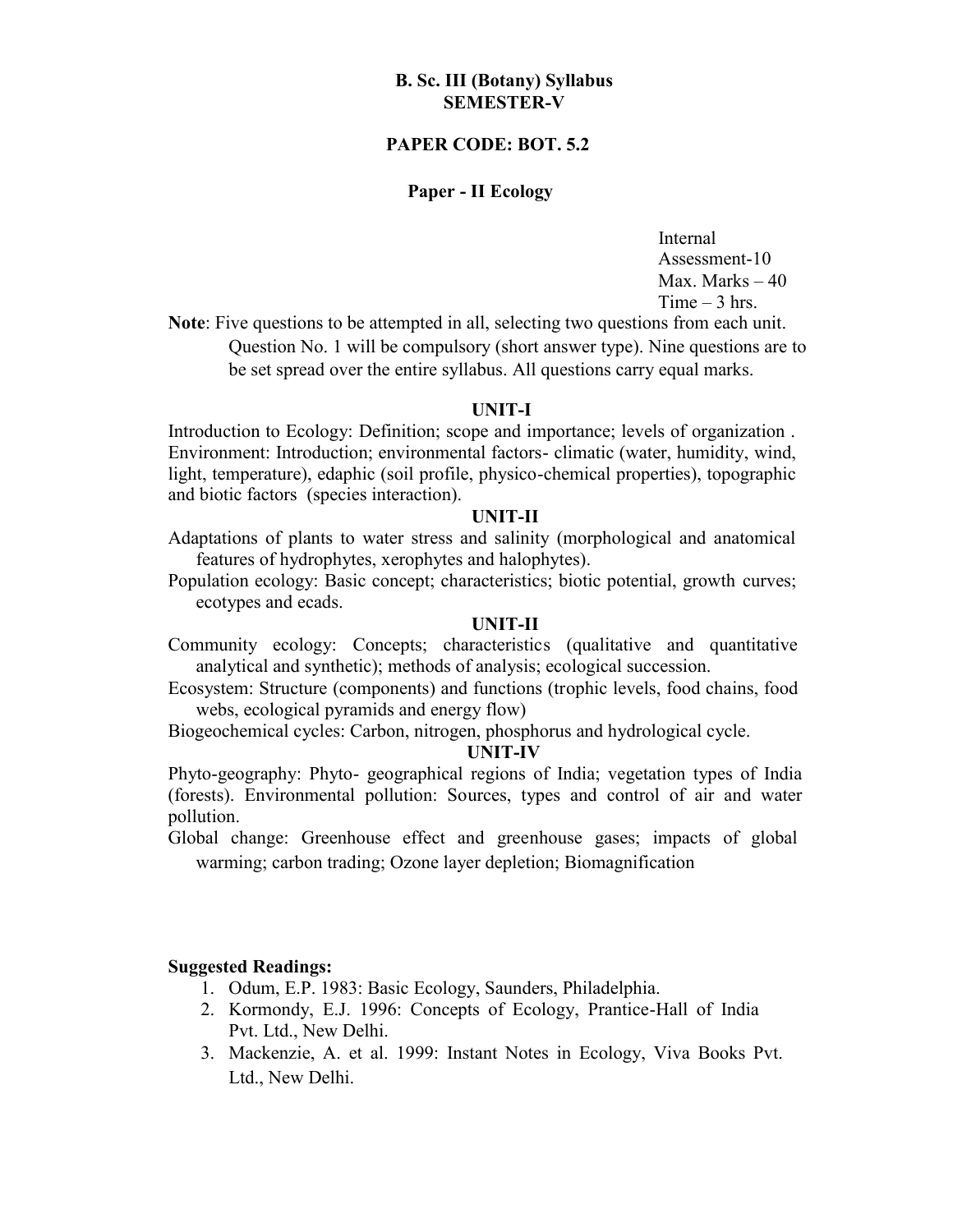# **Semester V**

# **Practical**

# **Plant Physiology and Ecology (P-501)**

| Max. Marks: 50                                                                                                             | Time: 3hrs. |  |
|----------------------------------------------------------------------------------------------------------------------------|-------------|--|
| 1. Devise an experiment to demonstrate the physiological process<br>(As per list). Perform it and show it to the examiner. | 12          |  |
| 2. Comment on physiological experiment<br>(Specimen set up/ model/chart).                                                  | 10          |  |
| 3. Ecological experiment/ecological specimen<br>(As per list)                                                              | 12          |  |
| 4. Note Book, Collection and field report                                                                                  | 10          |  |
| 5 Viva-voce                                                                                                                | 6           |  |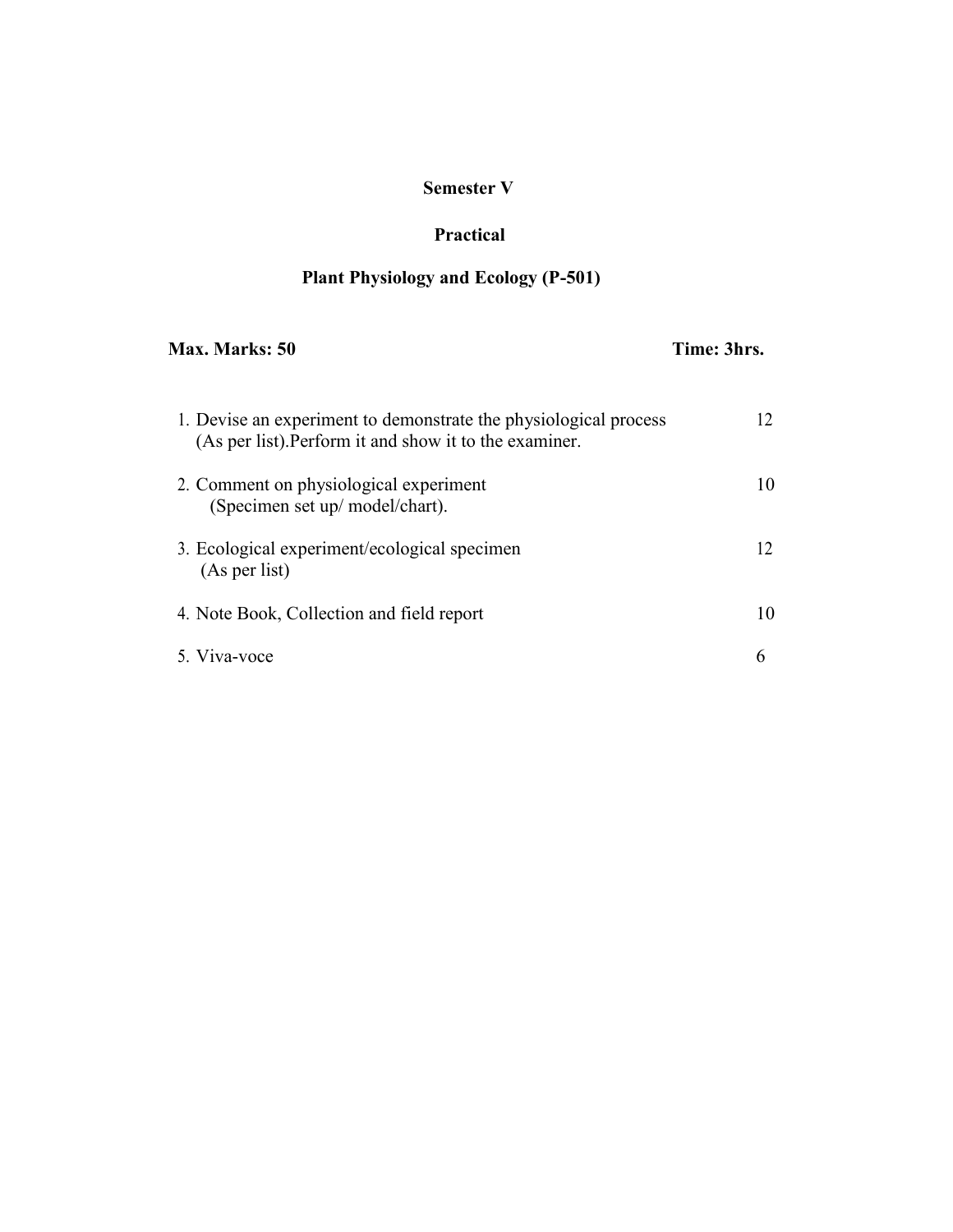## **SEMESTER-VI**

# **PAPER CODE: BOT. 6.1**

# **Paper – I Biochemistry and PlantBiotechnology**

**Internal Assessment-10**

**Max. Marks –40**

**Time – 3 hrs**

**Note: Five questions to be attempted in all, selecting two questions from each unit.**

**Question No. 1 will be compulsory (short answer type). Nine questions are to be set**

**spread over the entire syllabus. All questions carry equal marks.**

#### **UNIT-I**

Basics of Enzymology: Discovery and nomenclature; characteristics of enzymes; concept of holoenzyme, apoenzyme, coenzyme and co-factors; regulation of enzyme activity; mechanism of action.

#### **UNIT-II**

Respiration: ATP – the biological energy currency; aerobic and anaerobic respiration; Krebs cycle; electron transport mechanism (chemiosmotic theory); redox -potential; oxidative phosphorylation; pentose phosphate pathway.

# **UNIT-III**

Lipid metabolism: Structure and functions of lipids; fatty acid biosynthesis; β-oxidation; saturated and unsaturated fatty acids; storage and mobilization of fatty acids.

Nitrogen metabolism: Biology of nitrogen fixation; importance of nitrate reductase and its regulation; ammonium assimilation.

# **UNIT-IV**

Genetic engineering and Biotechnology: Tools and techniques of recombinant DNA technology; cloning vectors; genomic and cDNA library; transposable elements; aspects of plant tissue culture; cellular totipotency, differentiation and morphogenesis; biology of *Agrobacterium*; vectors for gene delivery and marker genes.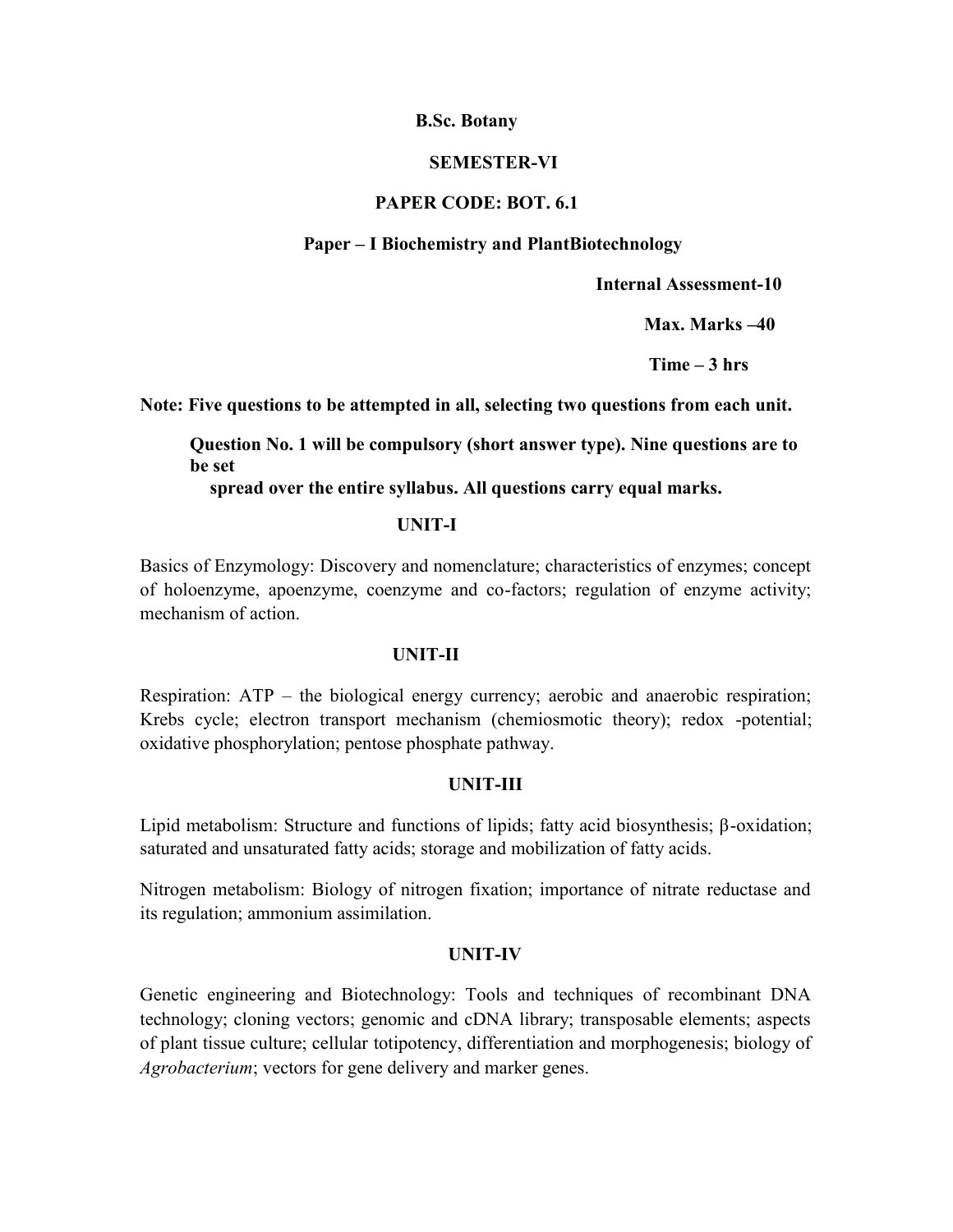# **Suggested Readings:**

- 1. Bhojwani, S.S. 1990: Plant Tissue Culture Applications and Limitations. Elsevier Science Publishers, New York, USA.
- 2. Lea, P.J. and Leegood, R.C. 1999:Plant Biochemistry and Molecular Biology, John Wiley & Sons, Chichester, England.
- 3. Old, R.W. and Primrose, S.B. 1989: Principles of Gene Manipulation, Blackwell Scientific Publications, Oxford, UK.
- 4. Raghavan, V. 1986: Embryogenesis in Angiosperms: A Developmental and Experimental Study, Cambridge University Press, New York, USA.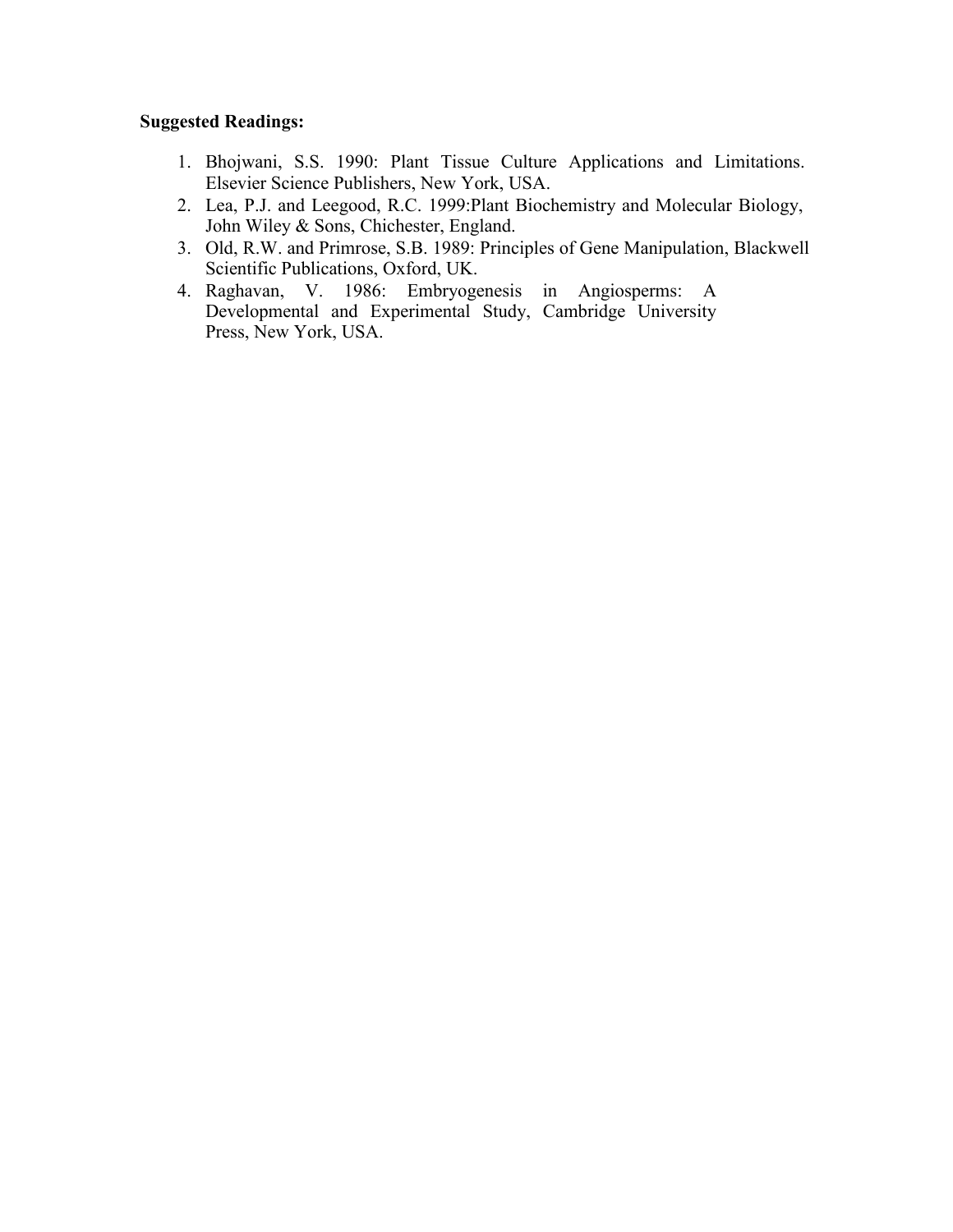#### **SEMESTER-VI**

#### **PAPER CODE: BOT. 6.2**

#### **Paper – II Economic Botany**

**Internal Assessment-10**

**Max.** Marks – 40 **Time** – 3 hrs.

**Note: Five questions to be attempted in all, selecting two questions from each unit.**

# **Question No. 1 will be compulsory (short answer type). Nine questions are to be set spread over the entire syllabus. All questions carry equal marks.**

# **UNIT-I**

Vavilov's centres of origin of crop plants, Origin, distribution, botanical description, brief idea of cultivation and economic uses of the following:

Food plants - cereals (rice, wheat and maize), pulses ( gram, arhar and pea), vegetables ( potato, tomatoand onion).

# **UNIT-II**

Origin, distribution, botanical description, brief idea of cultivation and economic uses of the following:

Fibers- cotton, jute and flax.

Oils- groundnut, mustard, sunflower and coconut.

#### **UNIT-III**

Morphological description, brief idea of cultivation and economic uses of the following:

Spices- coriander, ferula, ginger, turmeric, cloves.

Medicinal plants- *Cinchona, Rauwolfia, Atropa, Opium, Cannabis, Azadirachta, Withania*.

#### **UNIT-IV**

Botanical description, processing and uses of:

Beverages- tea and coffee;

Rubber - *Hevea*;

Sugar- sugarcane

General account and sources of timber; energy plantations and bio-fuels.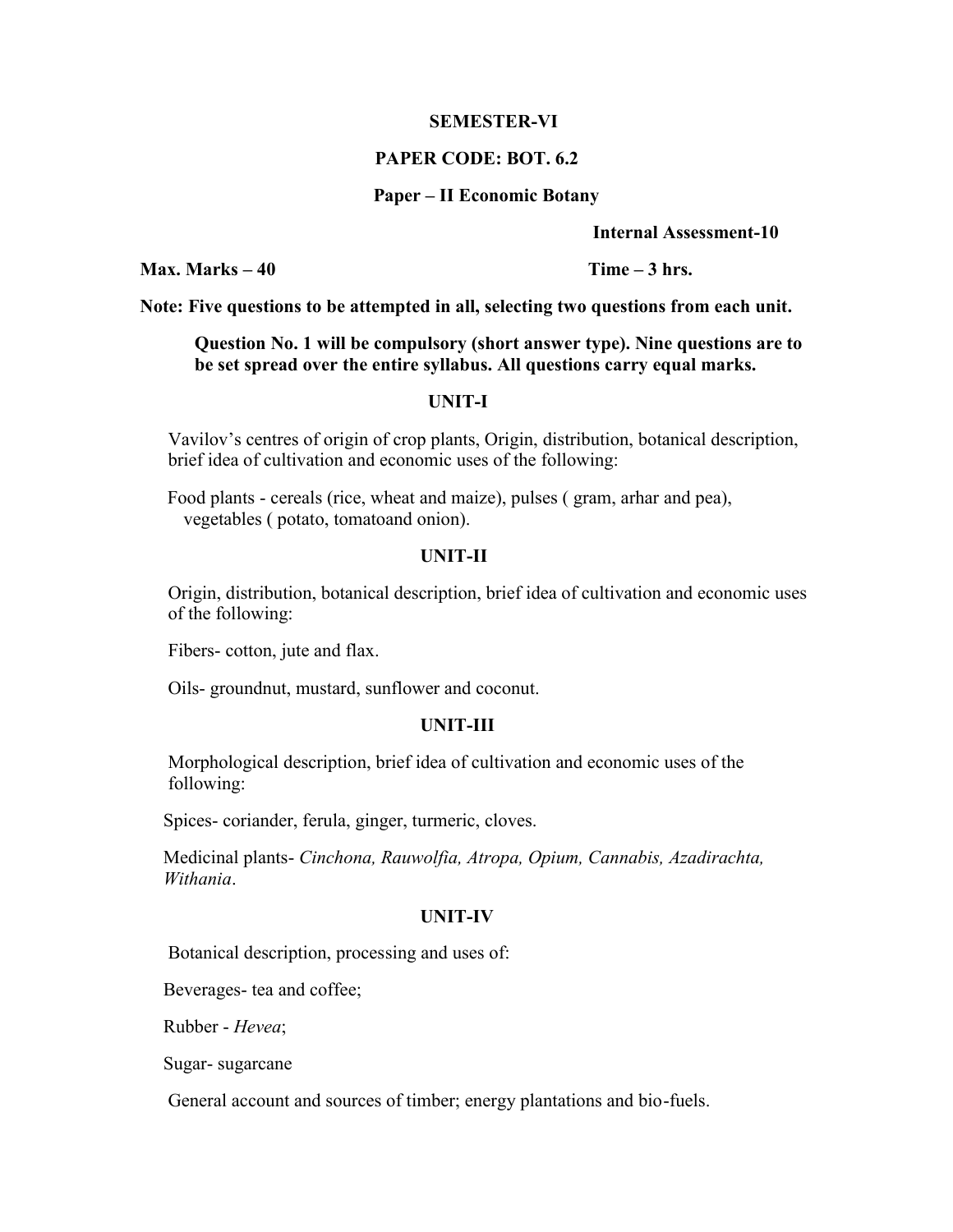# **Semester VI**

# **Practical**

# **Biochemistry, Biotechnology and Economic Botany (P-601)**

# **Max. Marks: 50**

# **Time: 3 hrs.**

| 1. Device an experiment to test the carbohydrate/protein/fats/peroxidase activity.                                             |    |  |  |  |
|--------------------------------------------------------------------------------------------------------------------------------|----|--|--|--|
| Perform it and show it to the examiner.                                                                                        | 10 |  |  |  |
| 2. Perform / Comment on Biotechnological experiment<br>(As per list).                                                          | 12 |  |  |  |
| 3. Identify and classify spots 1,2,3 & 4 from the point of view of<br>economic important and morphology of the plant part used | 12 |  |  |  |
| 4. Note Book, Collection and field report.                                                                                     | 10 |  |  |  |
| 5. Viva-voce                                                                                                                   | 6  |  |  |  |